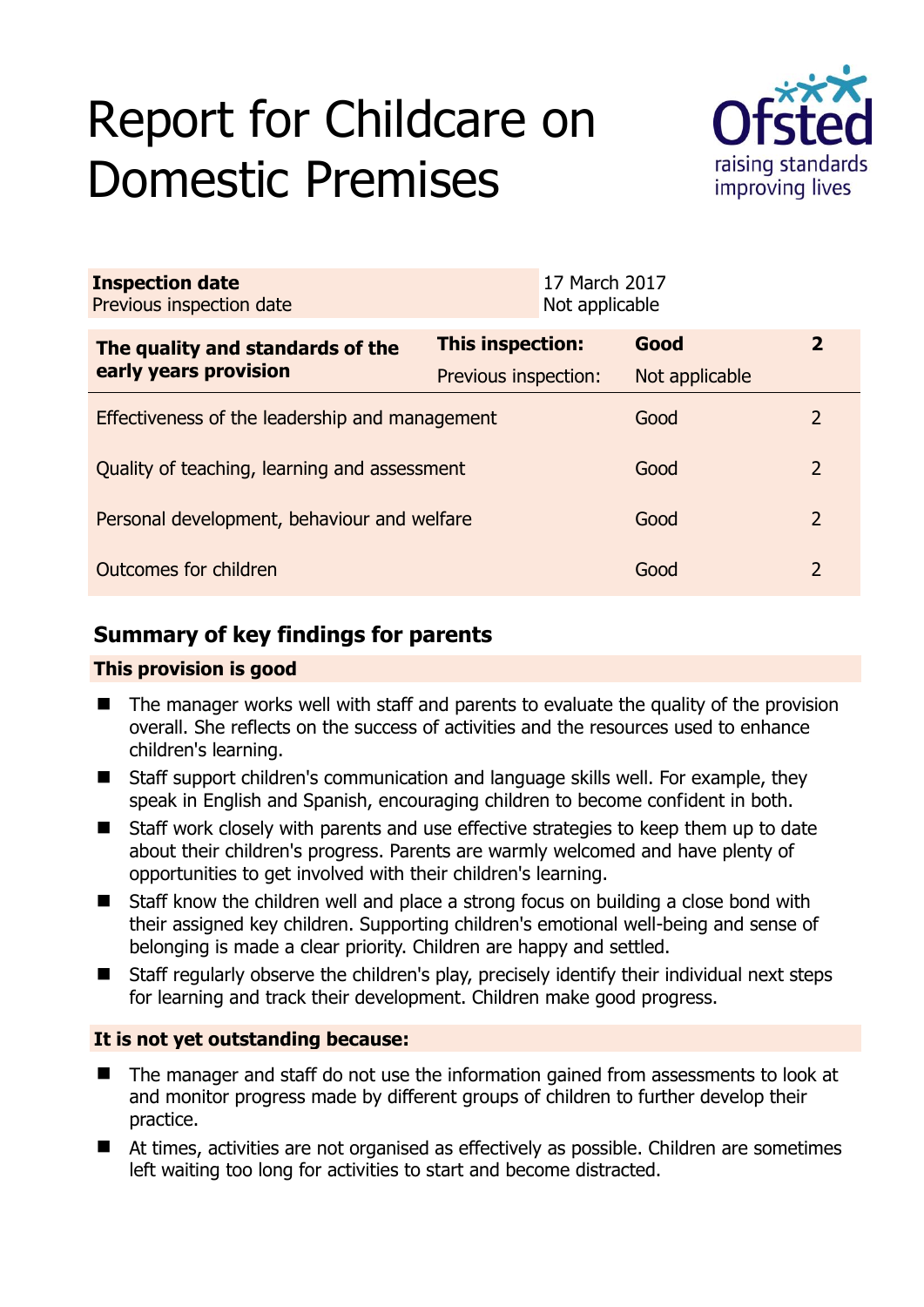# **What the setting needs to do to improve further**

## **To further improve the quality of the early years provision the provider should:**

- use the information gained from assessments to look at different groups of children, to plan what could be done further to support children's learning
- review and improve the organisation of activities for children, to reduce the amount of time that they have to wait without being occupied.

## **Inspection activities**

- The inspector spoke to the manager and other staff at appropriate times throughout the inspection.
- The inspector engaged with the children at appropriate times during the inspection.
- The inspector observed children's indoor and outdoor play, snack and lunch times, and hygiene routines.
- The inspector engaged in a joint observation with the manager.
- The inspector sampled various documents, including risk assessments, the selfevaluation form, and a range of policies and procedures.

# **Inspector**

Becky Phillips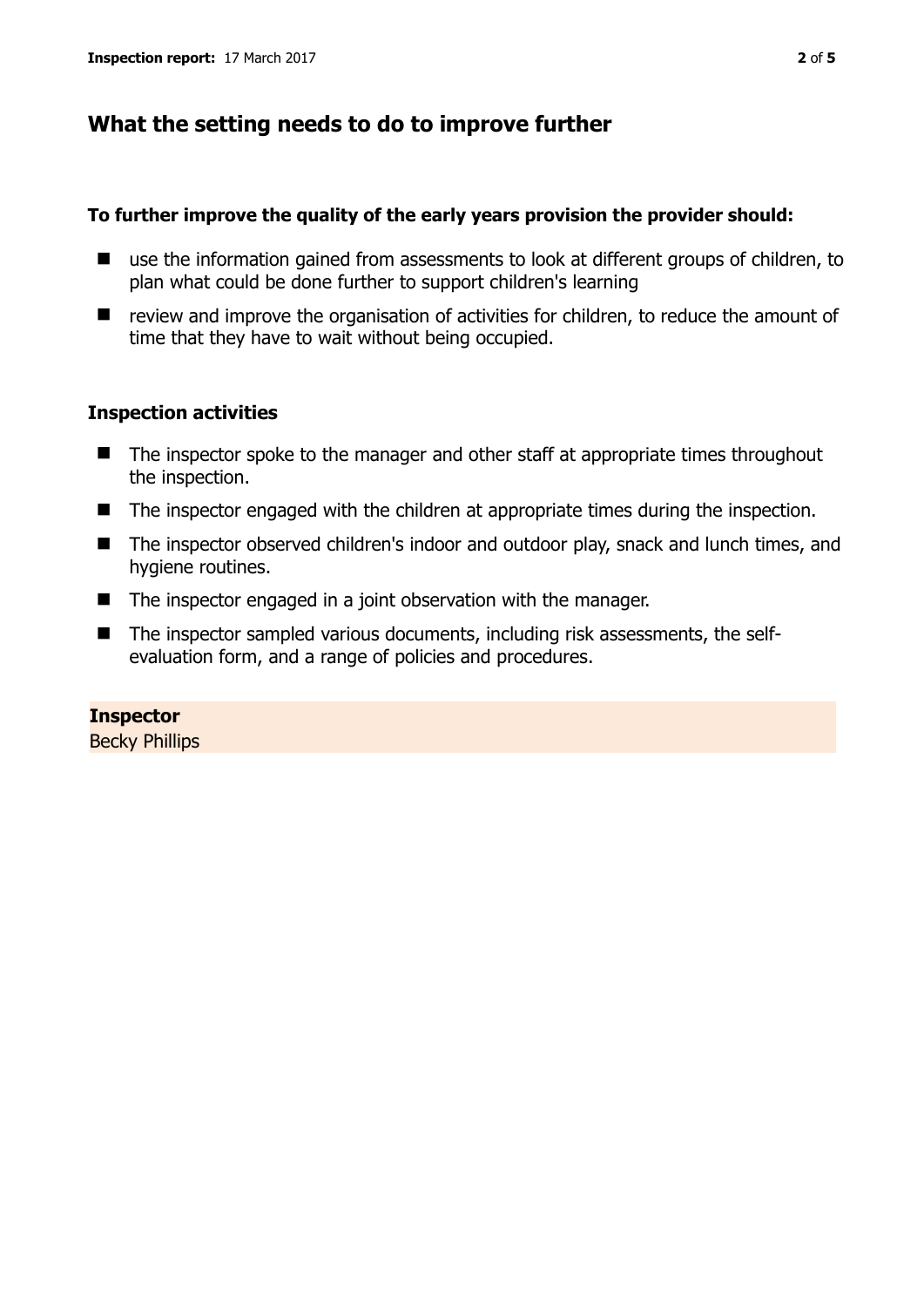# **Inspection findings**

## **Effectiveness of the leadership and management is good**

Safeguarding is effective. Most staff have attended safeguarding training. They all have a good understanding of how to keep children safe and the procedures to follow should they have a concern about a child's welfare. The manager uses thorough systems to check that staff remain suitable to work with children. She monitors staff performance well and the quality of teaching to ensure children continue to make good progress. Staff receive regular support meetings and access a range of relevant training, which in turn has a positive impact on the provision. For example, some staff are currently completing their level 2 in childcare or leadership and management courses, which has led to staff having a better understanding of how to supervise and mentor each other in providing good-quality childcare. Overall, the manager and staff effectively monitor children's progress, highlighting where children may require extra support and working closely with parents and other professionals to ensure continuity in children's learning and care.

#### **Quality of teaching, learning and assessment is good**

Staff know children well and help them to develop new skills, planning activities based around their interests and next steps in learning. Staff place a strong focus on supporting children's language and communication skills in both English and Spanish. For example, older children are confident to start conversations and ask questions, while staff interweave new words such as 'ice' and freeze' to extend their vocabulary. Staff model key words for young children and describe what they are doing.

#### **Personal development, behaviour and welfare are good**

Children are well behaved, kind and considerate. Staff are good role models and support positive behaviour well. For example, children learn to share toys, take turns and help at tidy-up time. Children learn about people's differences, such as when they play with resources that positively reflect other cultures. Staff help children to understand how to develop healthy lifestyles. For example, they encourage them to make healthy food choices and provide daily opportunities for outdoor play in a well-resourced garden. Staff undertake regular risk assessments to identify and minimise any hazards. The nursery is safe and secure. Children are supervised well and staff deployment is effective.

#### **Outcomes for children are good**

Children show enthusiasm to learn and good concentration. They develop their numeracy skills well. For example, children count out objects up to 20 in both English and Spanish, and have a good understanding of what happens when one is added or taken away. Children have good opportunities to learn about the natural world. For example, they explore different flowers in water and ice, experiencing their different textures. All children make good progress and are well prepared for the next stage in their learning.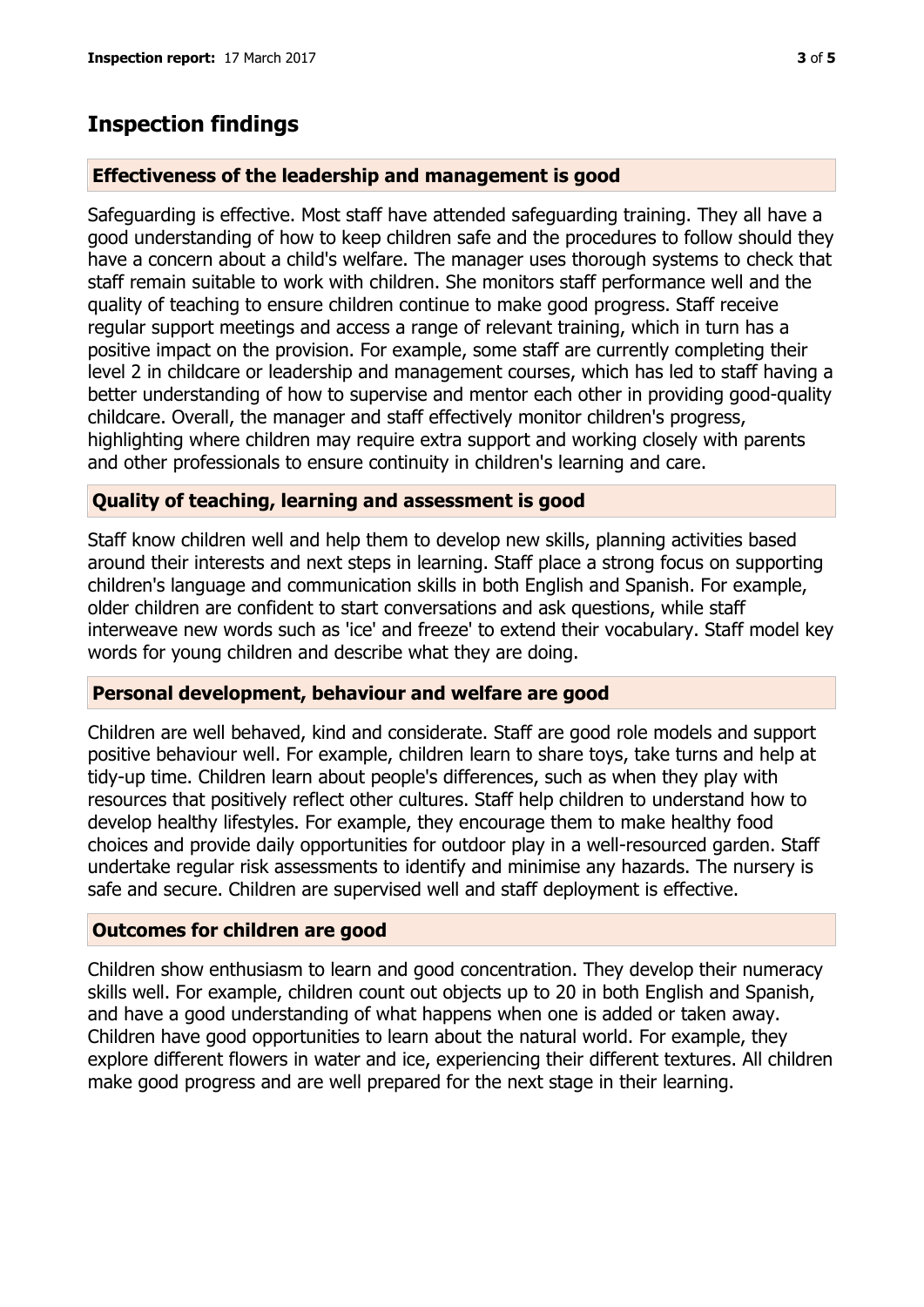# **Setting details**

| Unique reference number                             | EY493863                                               |  |
|-----------------------------------------------------|--------------------------------------------------------|--|
| <b>Local authority</b>                              | Wandsworth                                             |  |
| <b>Inspection number</b>                            | 1086737                                                |  |
| <b>Type of provision</b>                            | Full-time provision                                    |  |
| Day care type                                       | Childcare - Domestic                                   |  |
| <b>Registers</b>                                    | Early Years Register, Compulsory Childcare<br>Register |  |
| <b>Age range of children</b>                        | $0 - 2$                                                |  |
| <b>Total number of places</b>                       | 16                                                     |  |
| Number of children on roll                          | 22                                                     |  |
| Name of registered person                           |                                                        |  |
| <b>Registered person unique</b><br>reference number | RP511280                                               |  |
| Date of previous inspection                         | Not applicable                                         |  |
| <b>Telephone number</b>                             |                                                        |  |

Number 1 Day Care registered in 2014 and re-registered due to a change from individual ownership to a Limited company in 2015. The setting is in Tooting in the London Borough of Wandsworth. Number 1 Day Care is open from 8am to 6pm on Monday to Friday, throughout the year, except for four weeks holiday. It is a bilingual setting using Spanish and English. A staff team of nine work with the children. Six staff hold appropriate early years qualifications at levels 3 to 6.

This inspection was carried out by Ofsted under sections 49 and 50 of the Childcare Act 2006 on the quality and standards of provision that is registered on the Early Years Register. The registered person must ensure that this provision complies with the statutory framework for children's learning, development and care, known as the early years foundation stage.

Any complaints about the inspection or the report should be made following the procedures set out in the guidance 'Complaints procedure: raising concerns and making complaints about Ofsted', which is available from Ofsted's website: www.gov.uk/government/organisations/ofsted. If you would like Ofsted to send you a copy of the guidance, please telephone 0300 123 4234, or email enquiries@ofsted.gov.uk.